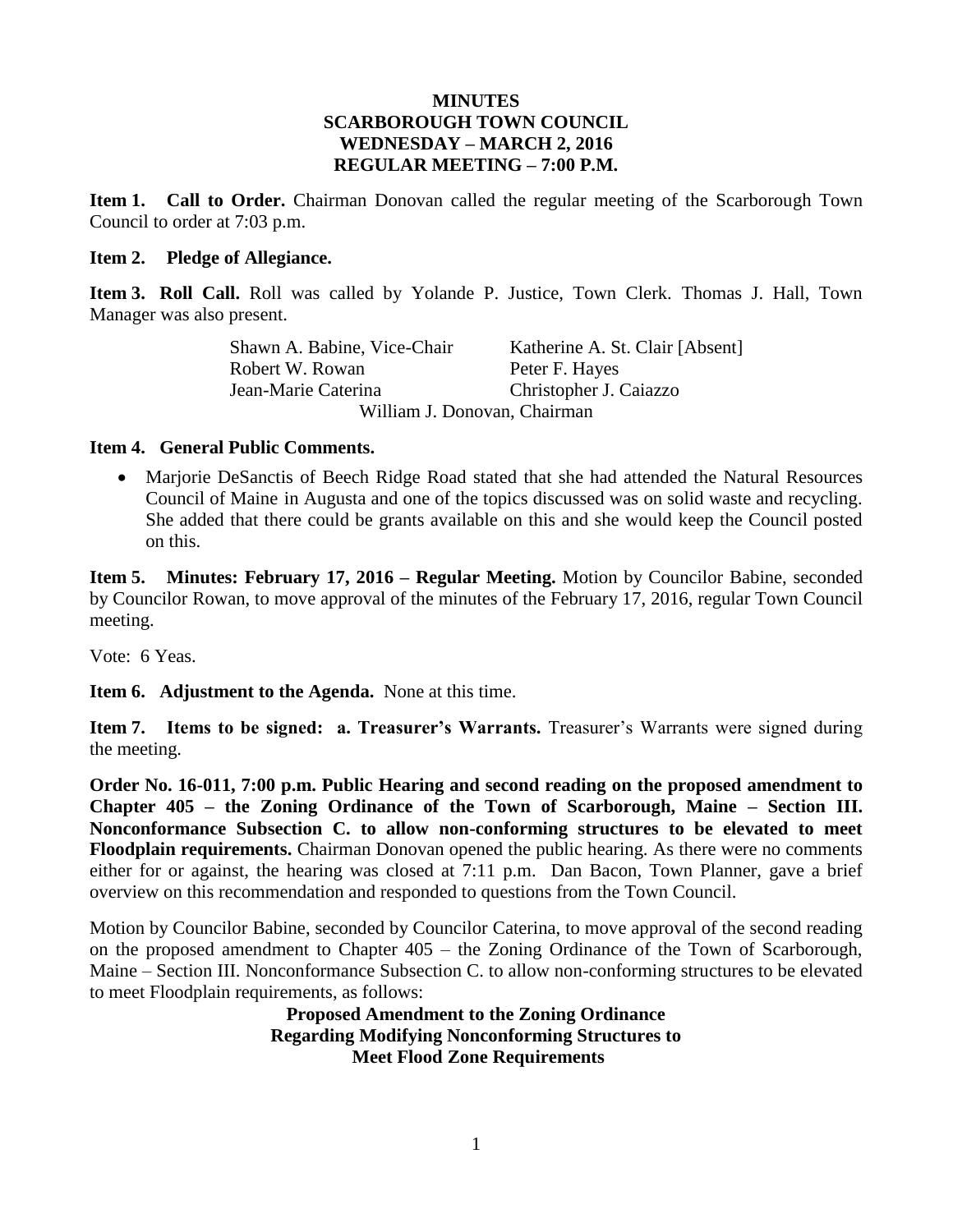BE IT HEREBY ORDAINED by the Town Council of the Town of Scarborough, Maine, in Town Council assembled, that the following amendment to the Zoning Ordinance of the Town of Scarborough, Maine, be and hereby are adopted:

Amend SECTION III. NONCONFORMANCE subsection C. as follows (additions are underlined; deletions are struck through):

Section III. NONCONFORMANCE

#### C. NON-CONFORMING BUILDINGS OR STRUCTURES

1. No building or structure which is non-conforming with respect to the Space and Bulk requirements of this Ordinance may be expanded, enlarged or increased in height unless such expanded or enlarged portion complies with the Space and Bulk requirements of this ordinance or the Board of Appeals grants relief from such requirements by a variance under Section V, B, 3 or Section V.B.6, or by limited reduction of yard size under Section V, B, 5 of this Ordinance, except that:

- a) The installation of one or more dormers on a dwelling shall not be considered an expansion, enlargement or increase in height provided that (1) dormer or dormers are set in a minimum of 12 inches from each end of the roof and from the exterior face of the story immediately below the roof, (2) the aggregate length of all dormers, measured along their faces, does not exceed the total length of the ridge of roof less 24 inches, and (3) the height of the ridge is not increased.
- b) The elevation of an existing structure required for the purpose of meeting the minimum elevation standards in the Scarborough Floodplain Management Ordinance or Maine Department of Environmental Protection Chapter 355 – Coastal Sand Dune Rules, shall not be considered an expansion, enlargement or increase in height. …

Vote: 6 Yeas.

**Order No. 16-015, 7:00 p.m. Public Hearing and action on the request for a new Food Handlers License from John Navarro, d/b/a Bad Dog Deli, located at 680 U.S. Route One.** Chairman Donovan opened the public hearing. As there were no comments either for or against, the hearing was closed at 7:12 p.m.

Motion by Councilor Babine, seconded by Councilor Rowan, to move approval on the request for a new Food Handlers License from John Navarro, d/b/a Bad Dog Deli, located at 680 U.S. Route One.

Vote: 6 Yeas.

**Order No. 16-016, 7:00 p.m. Public Hearing and action on the request for a new Massage Establishment/ Message Therapist license from Stacy Layburn Chenard, located at 20 Mussey Road.** Chairman Donovan opened the public hearing. As there were no comments either for or against, the hearing was closed at 7:13 p.m.

Motion by Councilor Babine, seconded by Councilor Caterina, to move approval on the request for a new Massage Establishment/ Message Therapist license from Stacy Layburn Chenard, located at 20 Mussey Road.

Vote: 6 Yeas.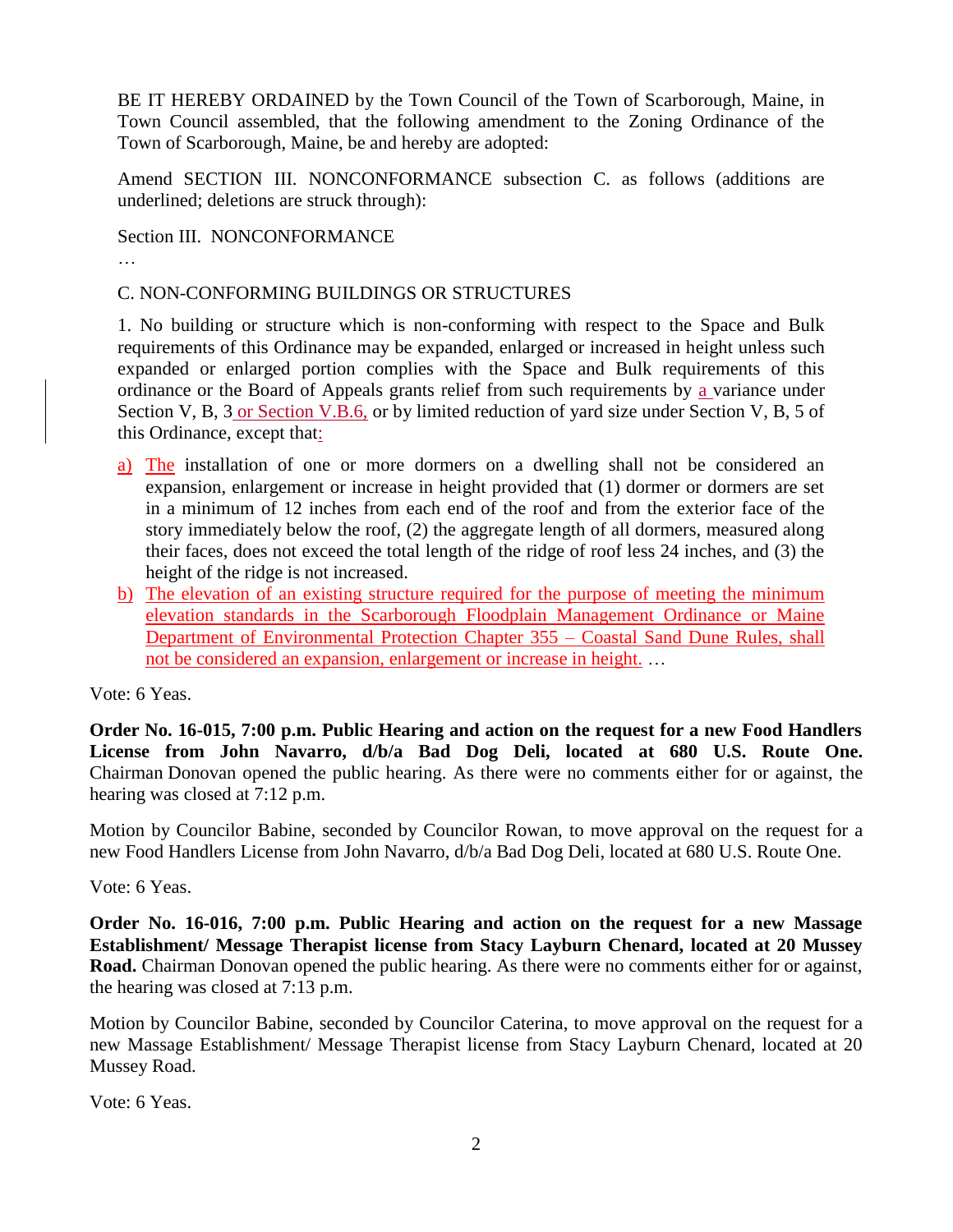# **OLD BUSINESS:** None at this time.

# **NEW BUSINESS:** None at this time.

**Item 8. Non Action Items.** None at this time.

# **Item 9. Standing and Special Committee Reports and Liaison Reports.**

- Councilor Caiazzo gave updates on the Energy Committee and the School Board Workshop with the Town's Legislative Delegation to urge further funding for the Schools.
- Councilor Hayes gave updates on the Transportation Committee and the Senior Advisory Committee.
- Councilor Caterina gave updates on the Ordinance Committee; the Chamber of Commerce; the Long Term Planning and on the Conservation Commission.
- Councilor Rowen gave updates on the Appointments Committee and posted the names of Charles Spanger to the Conservation Commission and Michael Richard as 2<sup>nd</sup> Alternate to the Zoning Board. He gave updates on the SEDCO Board and the Historic Implementation Committee.
- Councilor Babine gave updates on the Library Board of Trustees and the Finance Committee.

# **Item 10. Town Manager Report.** Thomas J. Hall, Town Manager, gave an update on the following:

- He appreciated the Councilors input at the Workshop on the Long Range Facility Plan; noting the document would be available on the Town's website for the public.
- The Communications Service Survey has had over 80 hits and would be left up for a few more weeks. He encouraged the public to participate.
- Budget Prep is underway and each Department is to have their budget in by the end of this week.
- He commented on the next Joint Finance Committee meeting.
- ecomaine would be presenting the Scarborough Library with an ecomaine Award for their Annual Book Sale
- The Land Trust would be holding is Annual meeting on March  $9<sup>th</sup>$  at Camp Ketcha. Speaker would be the owners of Broadturn Farm.
- Scarborough Community Services would be hosting its 4<sup>th</sup> Annual Passport Day, Saturday, March  $5<sup>th</sup>$  from 9:00 a.m. to 3:00 p.m.
- Prior to the Town Council meeting the Annual Audit will be presented to both the Town and School.

# **Item 11. Council Member Comments.**

- Councilor Babine thanked the Town Manager and staff for the workshop that had been held prior to the meeting on the Long Range Facility Planning for the town; adding that this was only a draft. He pointed out that the Caucuses were scheduled for this weekend; the Republican Caucus is held at the Westbrook High School on Saturday and the Democratic Caucus would be on Sunday at the Scarborough High School. He commented on the focus group that had been held regarding the Superintendent's search and he also commented on the legislative meeting that had been held.
- Councilor Rowan thanked the School Board for hosting the Focus Group on the Superintendent's search. He too spoke on the meeting that had been held last week between the School Board and the Legislative Delegation pertaining to School Funding.